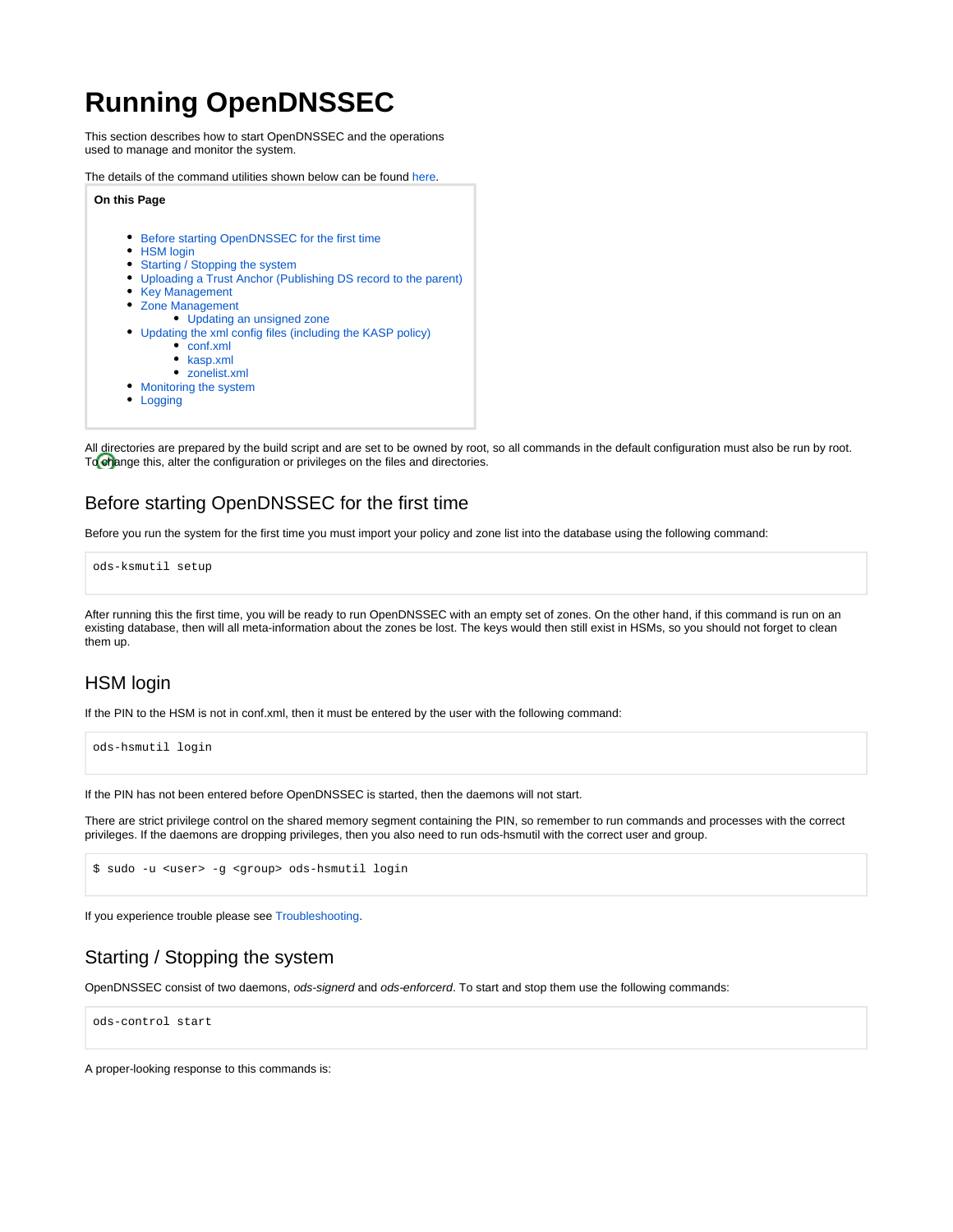Starting enforcer... OpenDNSSEC ods-enforcerd started (version 1.4.0), pid 31937 Starting signer... OpenDNSSEC signer engine version 1.4.0 Engine running.

At any time, you can stop OpenDNSSEC's daemons orderly with:

ods-control stop

After this, your logs should contain messages like:

Stopping enforcer... Stopping signer engine... Engine shut down.

### <span id="page-1-0"></span>Uploading a Trust Anchor (Publishing DS record to the parent)

Your zone will be signed, once you have setup the system and started it. When you have verified that the zone is operational and working, it is time to upload the trust anchor to the parent zone. The Enforcer is waiting for zone to be connected to the trust chain before considering the KSK to be active.

```
ods-ksmutil key list --verbose
Keys:
Zone: Keytype: State: Date of next transition: 
CKA_ID: Repository: Keytag:
example.com ZSK active 2010-10-15 06:59:28 
92abca348b96aaef42b5bb62c8daffb0 softHSM2 28743
example.com KSK ready waiting for ds-seen
9621ca39306ce050e8dd94c5ab837001 softHSM1 22499
```
1. Export the public key either as DNSKEY or DS, depending on what format your parent zone wants it in. See the section, [Export the public keys](https://wiki.opendnssec.org/display/DOCS/Key+Management) , on how to get the key information.

This step can be automated or semi-automated by placing a command in the <DelegationSignerSubmitCommand> tag. This should point to a binary which will accept the required key(s) as DNSKEY RRs on STDIN.

2. Notify the Enforcer when you can see the DS RR in your parent zone. You usually give the keytag to the Enforcer, but if there are KSKs with the same keytag then use the CKA\_ID.

ods-ksmutil key ds-seen -z example.com -x 22499

or

ods-ksmutil key ds-seen -z example.com -k 9621ca39306ce050e8dd94c5ab837001

Result: Found key with CKA\_ID 9621ca39306ce050e8dd94c5ab837001 Key 9621ca39306ce050e8dd94c5ab837001 made active

And you will see that your KSK is now active: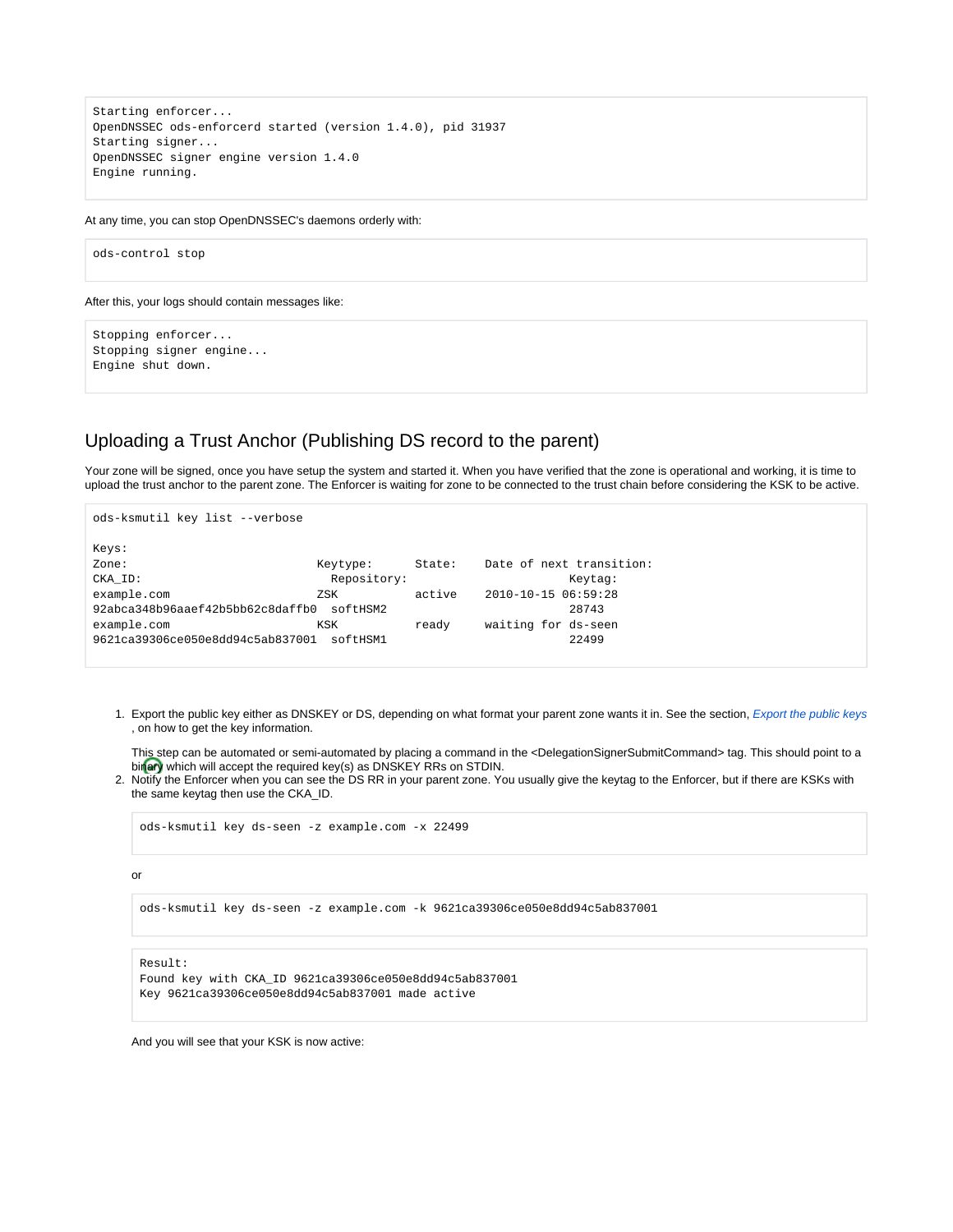```
ods-ksmutil key list
Keys:
Zone: Keytype: State: Date of next transition:
example.com ZSK active 2010-10-15 07:20:53
example.com KSK active 2010-10-15 07:31:03
```
### <span id="page-2-0"></span>Key Management

The details of common key management activities are described on the [Key Management](https://wiki.opendnssec.org/display/DOCS/Key+Management) page - these include:

- Configuring the system to only make keys active once they have been backed up.
- Exporting public keys.
- Performing manual key rollovers.

### <span id="page-2-1"></span>Zone Management

The details of common zone management activities are described on the [Zone Management](https://wiki.opendnssec.org/display/DOCS/Zone+Management) page - these include:

- Adding / Removing zones
- Updating an unsigned zone

#### <span id="page-2-2"></span>**Updating an unsigned zone**

When you update the content of an unsigned zone you must manually tell the signer engine to re-read the unsigned zone file using the ods-signer com mand like this:

ods-signer sign example.com

### <span id="page-2-3"></span>Updating the xml config files (including the KASP policy)

When you make changes to the enforcer section of conf.xml, kasp.xml or zonelist.xml you must run the

ods-ksmutil update all

command (or the appropriate command listed below) in order for the changes to be propagated to the system database.

#### <span id="page-2-4"></span>**conf.xml**

If you make changes to the enforcer section of the conf.xml file then you must run

ods-ksmutil update conf

For most other changes to the conf.xml file it is advisable to stop and start OpenDNSSEC to ensure the changes are detected.

#### <span id="page-2-5"></span>**kasp.xml**

When you make changes to a policy or add a new policy in kasp.xml you must update the changes to the database.

ods-ksmutil update kasp

When making changes to the KASP policy the following should also be considered:

- It is advised not to update policy details (in particular propagation times) while a rollover is in progress.
- Changing the algorithm used in a policy is not supported in 1.3 or 1.4.
- Certain policy changes e.g. changing 'Standby keys" from 'on' to 'off' may lead to orphaned keys.
- After updating signature timers in the policy it may be helpful to issue the command:

\$ ods-signer clear <zone>; ods-signer sign <zone>